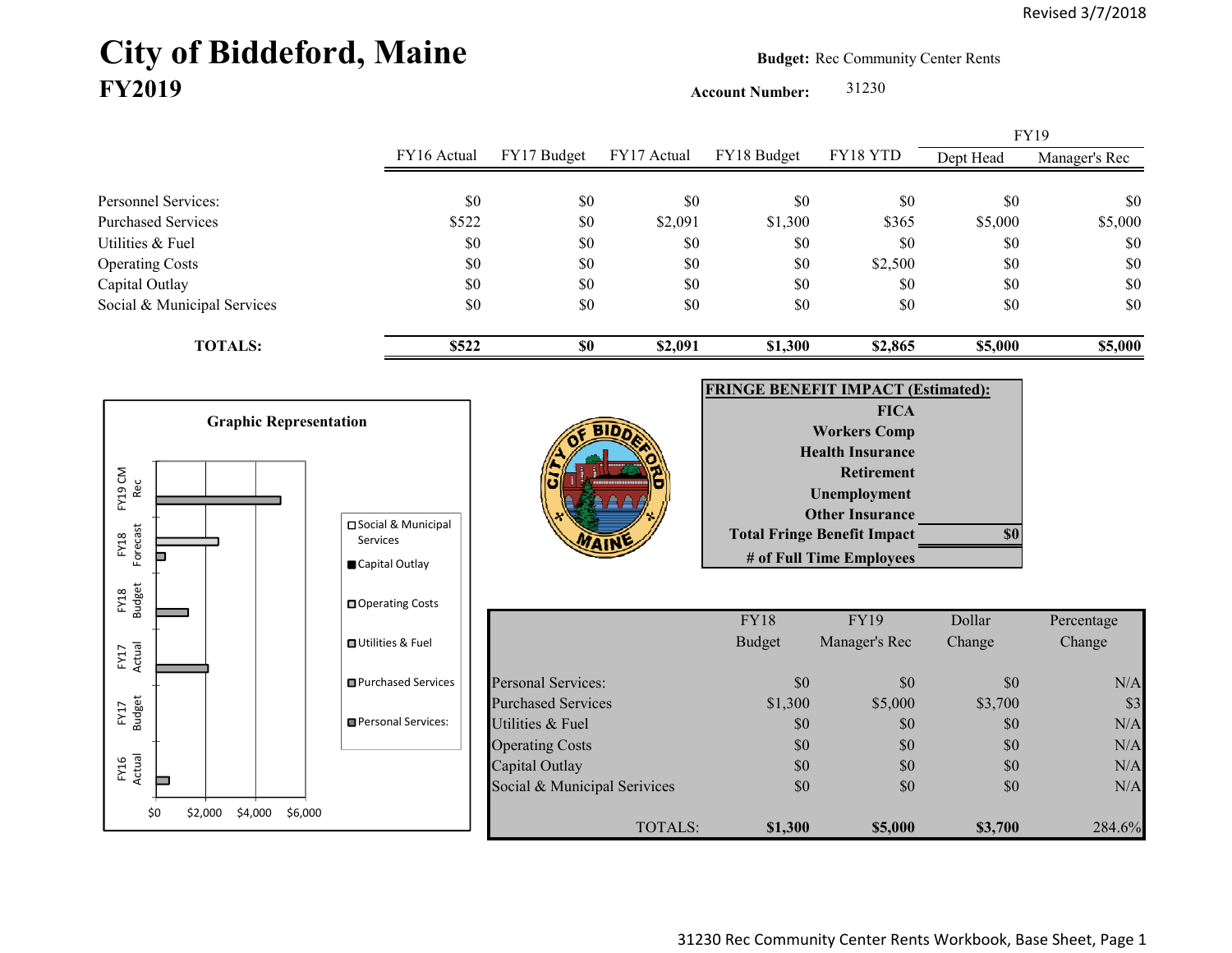## Purchased Services

| Account           |                                   | FY16           | <b>FY17</b>                  | <b>FY17</b>           | <b>FY18</b>                  | <b>FY18</b>                 | <b>FY19</b>              |           |
|-------------------|-----------------------------------|----------------|------------------------------|-----------------------|------------------------------|-----------------------------|--------------------------|-----------|
| Number            | Description                       | Actual         | <b>Budget</b>                | Actual                | <b>Budget</b>                | YTD 02/28/18                | Dept Head                | Mgr's Rec |
|                   | 60365 Recreation Programs Expense | \$522          | \$0                          | \$2,091               | \$1,300                      | \$365                       | \$5,000                  | \$5,000   |
| Totals            |                                   | \$522          | \$0                          | \$2,091               | \$1,300                      | \$365                       | \$5,000                  | \$5,000   |
|                   | <b>Other Operating Costs</b>      |                |                              |                       |                              |                             |                          |           |
| Account<br>Number | Description                       | FY16<br>Actual | <b>FY17</b><br><b>Budget</b> | <b>FY17</b><br>Actual | <b>FY18</b><br><b>Budget</b> | <b>FY18</b><br>YTD 02/28/18 | <b>FY19</b><br>Dept Head | Mgr's Rec |
|                   | 60799 Transfer out                | \$0            | \$0                          | \$0                   | \$0                          | \$2,500                     | \$0                      | \$0       |
| Totals            |                                   | \$0            | \$0                          | \$0                   | \$0                          | \$2,500                     | \$0                      | \$0       |